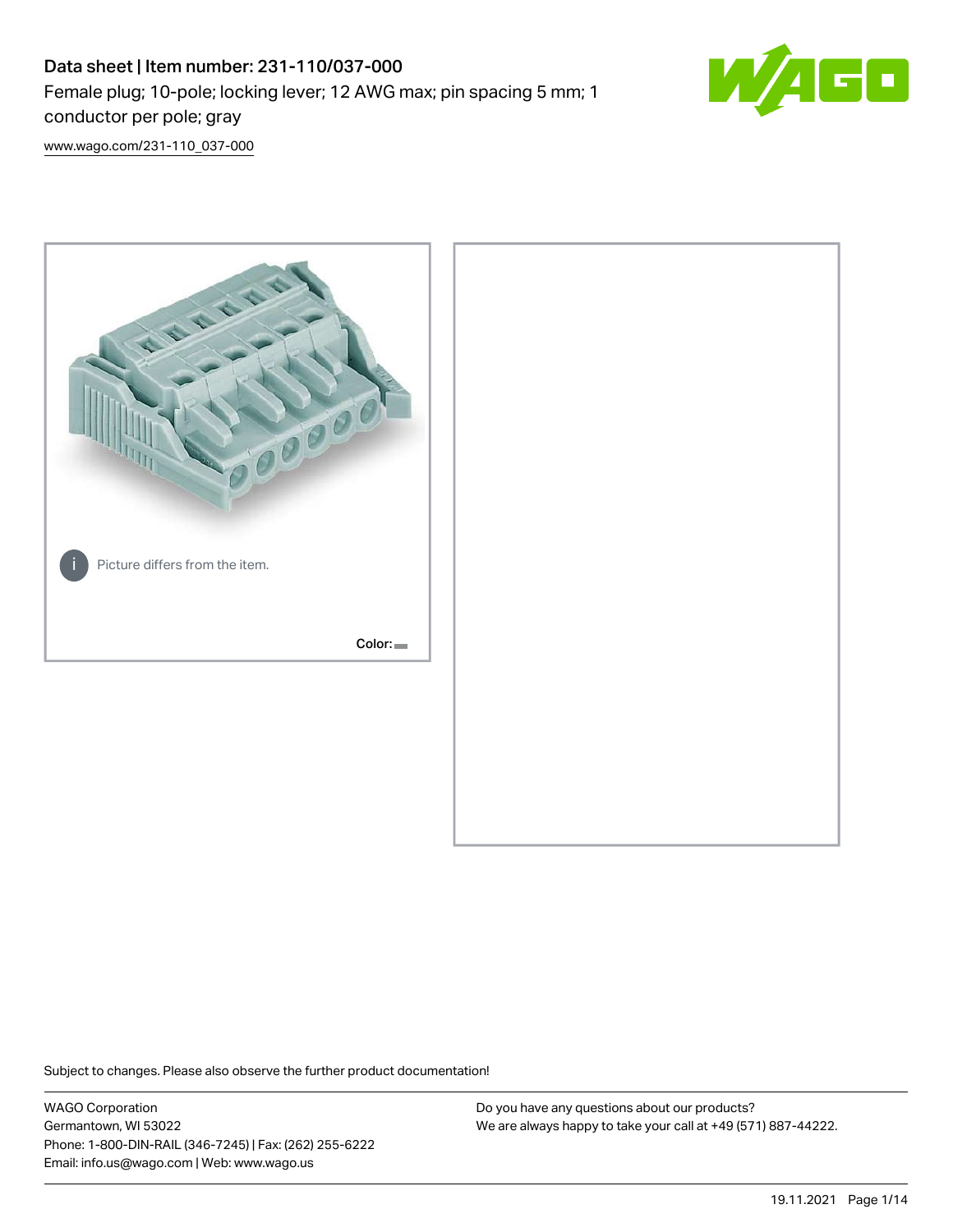

Dimensions in mm

L = pole no. x pin spacing

2- to 3-pole female connectors – one latch only

#### Item description

- **Universal connection for all conductor types**
- Easy cable pre-assembly and on-unit wiring via vertical and horizontal CAGE CLAMP<sup>®</sup> actuation  $\blacksquare$
- $\blacksquare$ Integrated test ports
- $\blacksquare$ With coding fingers

Subject to changes. Please also observe the further product documentation! Data

WAGO Corporation Germantown, WI 53022 Phone: 1-800-DIN-RAIL (346-7245) | Fax: (262) 255-6222 Email: info.us@wago.com | Web: www.wago.us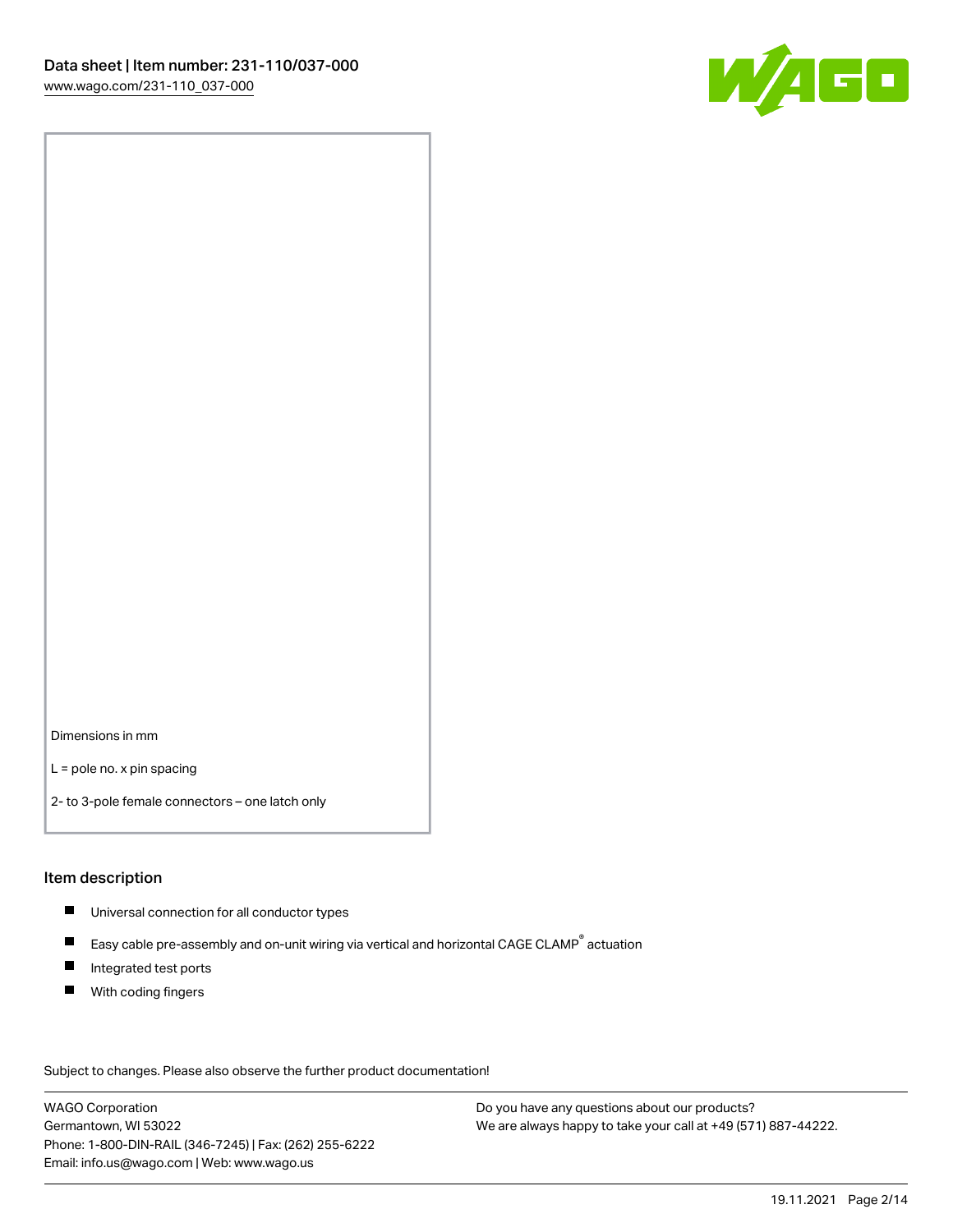

## Data Notes

| Safety information 1 | The <i>MCS – MULTI CONNECTION SYSTEM</i> includes connectors<br>without breaking capacity in accordance with DIN EN 61984. When<br>used as intended, these connectors must not be connected<br>/disconnected when live or under load. The circuit design should<br>ensure header pins, which can be touched, are not live when<br>unmated. |
|----------------------|--------------------------------------------------------------------------------------------------------------------------------------------------------------------------------------------------------------------------------------------------------------------------------------------------------------------------------------------|
| Variants:            | Gold-plated or partially gold-plated contact surfaces<br>Other versions (or variants) can be requested from WAGO Sales or<br>configured at https://configurator.wago.com/                                                                                                                                                                  |

## Electrical data

## IEC Approvals

| Ratings per                 | IEC/EN 60664-1                                                        |
|-----------------------------|-----------------------------------------------------------------------|
| Rated voltage (III / 3)     | 320 V                                                                 |
| Rated surge voltage (III/3) | 4 <sub>k</sub> V                                                      |
| Rated voltage (III/2)       | 320 V                                                                 |
| Rated surge voltage (III/2) | 4 <sub>k</sub> V                                                      |
| Nominal voltage (II/2)      | 630 V                                                                 |
| Rated surge voltage (II/2)  | 4 <sub>k</sub> V                                                      |
| Rated current               | 16A                                                                   |
| Legend (ratings)            | $(III / 2)$ $\triangle$ Overvoltage category III / Pollution degree 2 |

## UL Approvals

| Approvals per                  | UL 1059 |
|--------------------------------|---------|
| Rated voltage UL (Use Group B) | 300 V   |
| Rated current UL (Use Group B) | 15 A    |
| Rated voltage UL (Use Group D) | 300 V   |
| Rated current UL (Use Group D) | 10 A    |

## Ratings per UL

| Rated voltage UL 1977 | 600 V         |
|-----------------------|---------------|
| Rated current UL 1977 | $\sim$ $\sim$ |

## CSA Approvals

Approvals per CSA

Subject to changes. Please also observe the further product documentation!

| <b>WAGO Corporation</b>                                | Do you have any questions about our products?                 |
|--------------------------------------------------------|---------------------------------------------------------------|
| Germantown, WI 53022                                   | We are always happy to take your call at +49 (571) 887-44222. |
| Phone: 1-800-DIN-RAIL (346-7245)   Fax: (262) 255-6222 |                                                               |
| Email: info.us@wago.com   Web: www.wago.us             |                                                               |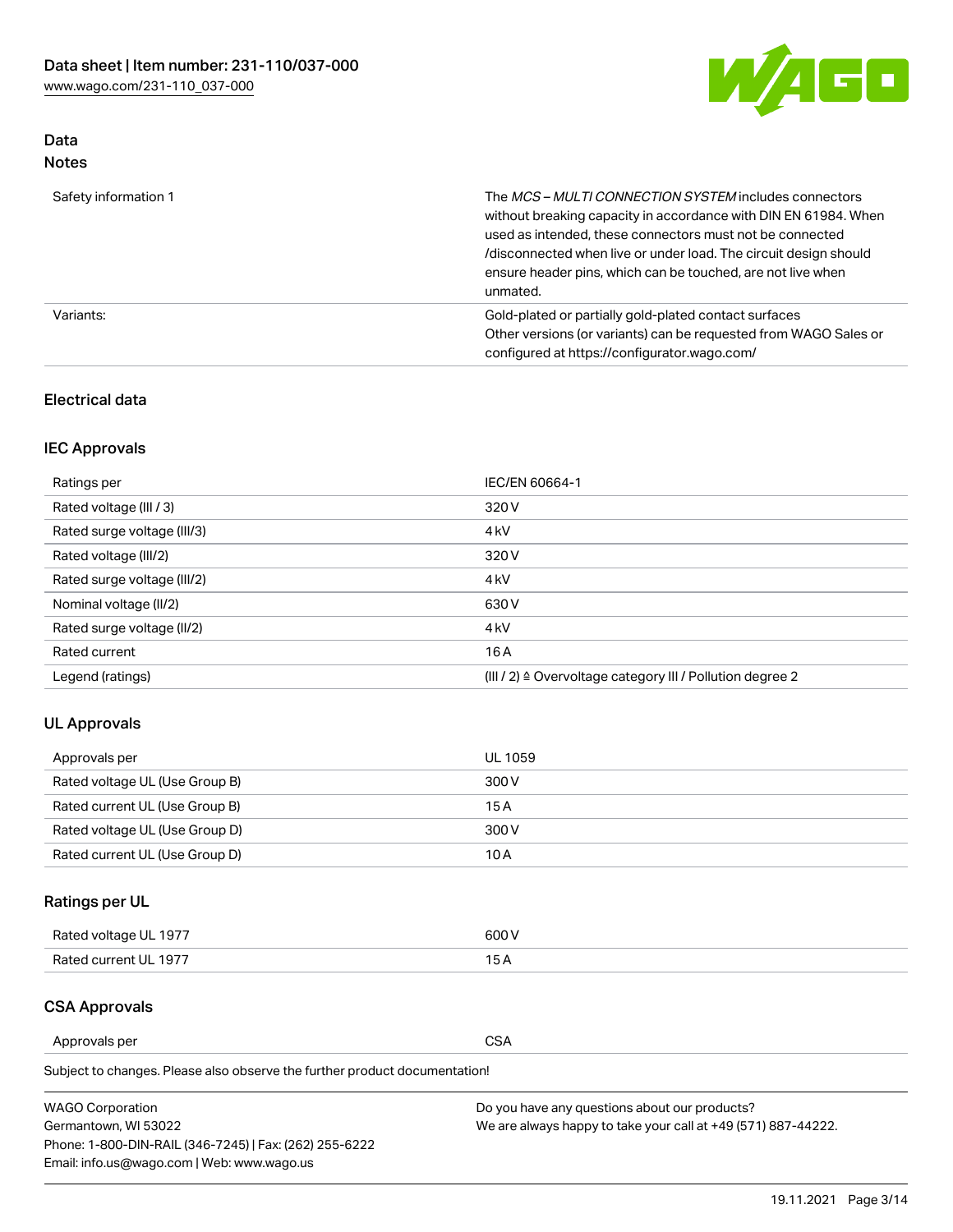W/4GC

| Rated voltage CSA (Use Group B) | 300 V |
|---------------------------------|-------|
| Rated current CSA (Use Group B) | 15 A  |
| Rated voltage CSA (Use Group D) | 300 V |
| Rated current CSA (Use Group D) | 10 A  |

## Connection data

| Total number of connection points | 10 |
|-----------------------------------|----|
| Total number of potentials        | 10 |
| Number of connection types        |    |
| Number of levels                  |    |

#### Connection 1

| Operating tool<br>Actuation type<br>$0.082.5$ mm <sup>2</sup> / 28  12 AWG<br>Solid conductor<br>$0.082.5$ mm <sup>2</sup> / 28  12 AWG<br>Fine-stranded conductor<br>$0.251.5$ mm <sup>2</sup><br>Fine-stranded conductor; with insulated ferrule<br>$0.252.5$ mm <sup>2</sup><br>Fine-stranded conductor; with uninsulated ferrule<br>Strip length<br>$89$ mm $/$ 0.31  0.35 inch<br>Number of poles<br>10<br>0°<br>Conductor entry direction to mating direction | Connection technology | CAGE CLAMP <sup>®</sup> |
|---------------------------------------------------------------------------------------------------------------------------------------------------------------------------------------------------------------------------------------------------------------------------------------------------------------------------------------------------------------------------------------------------------------------------------------------------------------------|-----------------------|-------------------------|
|                                                                                                                                                                                                                                                                                                                                                                                                                                                                     |                       |                         |
|                                                                                                                                                                                                                                                                                                                                                                                                                                                                     |                       |                         |
|                                                                                                                                                                                                                                                                                                                                                                                                                                                                     |                       |                         |
|                                                                                                                                                                                                                                                                                                                                                                                                                                                                     |                       |                         |
|                                                                                                                                                                                                                                                                                                                                                                                                                                                                     |                       |                         |
|                                                                                                                                                                                                                                                                                                                                                                                                                                                                     |                       |                         |
|                                                                                                                                                                                                                                                                                                                                                                                                                                                                     |                       |                         |
|                                                                                                                                                                                                                                                                                                                                                                                                                                                                     |                       |                         |

## Physical data

| Pin spacing | 5 mm / 0.197 inch    |
|-------------|----------------------|
| Width       | 66.6 mm / 2.622 inch |
| Height      | 14.3 mm / 0.563 inch |
| Depth       | 29.6 mm / 1.165 inch |

#### Plug-in connection

| Contact type (pluggable connector) | Female connector/socket |
|------------------------------------|-------------------------|
| Connector (connection type)        | for conductor           |
| Mismating protection               | No                      |
| Locking of plug-in connection      | locking lever           |

## Material data

Color and the color of the color of the color of the color of the color of the color of the color of the color

Subject to changes. Please also observe the further product documentation! Material group I

| <b>WAGO Corporation</b>                                | Do you have any questions about our products?                 |
|--------------------------------------------------------|---------------------------------------------------------------|
| Germantown, WI 53022                                   | We are always happy to take your call at +49 (571) 887-44222. |
| Phone: 1-800-DIN-RAIL (346-7245)   Fax: (262) 255-6222 |                                                               |
| Email: info.us@wago.com   Web: www.wago.us             |                                                               |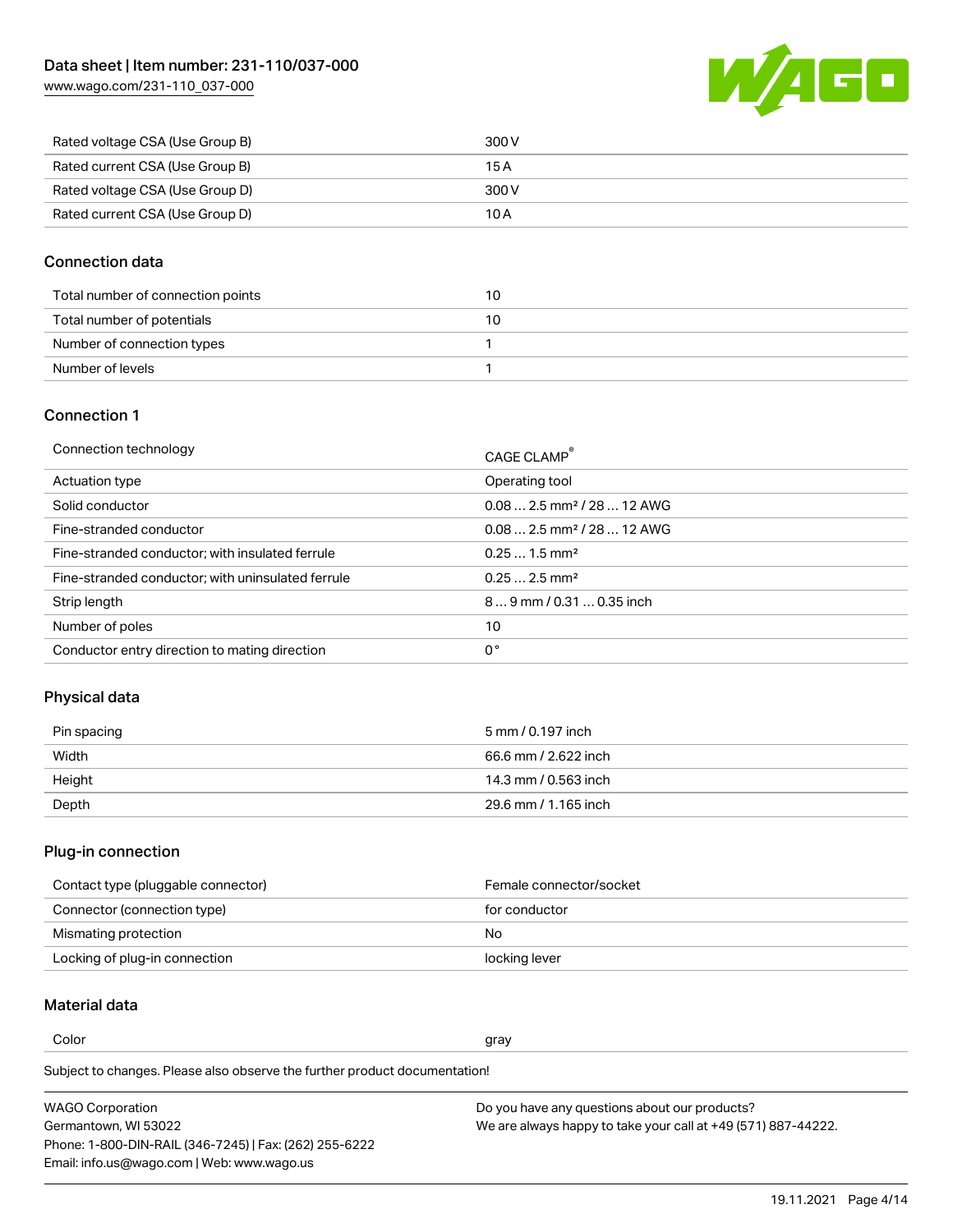[www.wago.com/231-110\\_037-000](http://www.wago.com/231-110_037-000)



| Material group              |                                   |
|-----------------------------|-----------------------------------|
| Insulation material         | Polyamide (PA66)                  |
| Flammability class per UL94 | V <sub>0</sub>                    |
| Clamping spring material    | Chrome nickel spring steel (CrNi) |
| Contact material            | Copper alloy                      |
| Contact plating             | tin-plated                        |
| Fire load                   | 0.291 MJ                          |
| Weight                      | 19.1 <sub>g</sub>                 |
|                             |                                   |

#### Environmental requirements

| Limit temperature range | $-60+85 °C$ |  |
|-------------------------|-------------|--|
|-------------------------|-------------|--|

## Commercial data

| Product Group         | 3 (Multi Conn. System) |
|-----------------------|------------------------|
| PU (SPU)              | 25 Stück               |
| Packaging type        | box                    |
| Country of origin     | DE                     |
| <b>GTIN</b>           | 4044918341097          |
| Customs tariff number | 8536694040             |

#### Approvals / Certificates

#### Country specific Approvals

| Logo | Approval                               | <b>Additional Approval Text</b> | Certificate<br>name |
|------|----------------------------------------|---------------------------------|---------------------|
|      | CВ<br>DEKRA Certification B.V.         | IEC 61984                       | NL-39756            |
|      | <b>CSA</b><br>DEKRA Certification B.V. | C <sub>22.2</sub>               | LR 18677-<br>25     |

#### Ship Approvals

| Logo                | Approval                                  | <b>Additional Approval Text</b> | Certificate<br>name             |
|---------------------|-------------------------------------------|---------------------------------|---------------------------------|
| ABS<br><b>SALES</b> | <b>ABS</b><br>American Bureau of Shipping | $\overline{\phantom{0}}$        | 19-<br>HG1869876-<br><b>PDA</b> |
|                     | <b>BV</b>                                 | <b>IEC 60998</b>                | 11915/D0                        |

Subject to changes. Please also observe the further product documentation!

| <b>WAGO Corporation</b>                                | Do you have any questions about our products?                 |
|--------------------------------------------------------|---------------------------------------------------------------|
| Germantown, WI 53022                                   | We are always happy to take your call at +49 (571) 887-44222. |
| Phone: 1-800-DIN-RAIL (346-7245)   Fax: (262) 255-6222 |                                                               |
| Email: info.us@wago.com   Web: www.wago.us             |                                                               |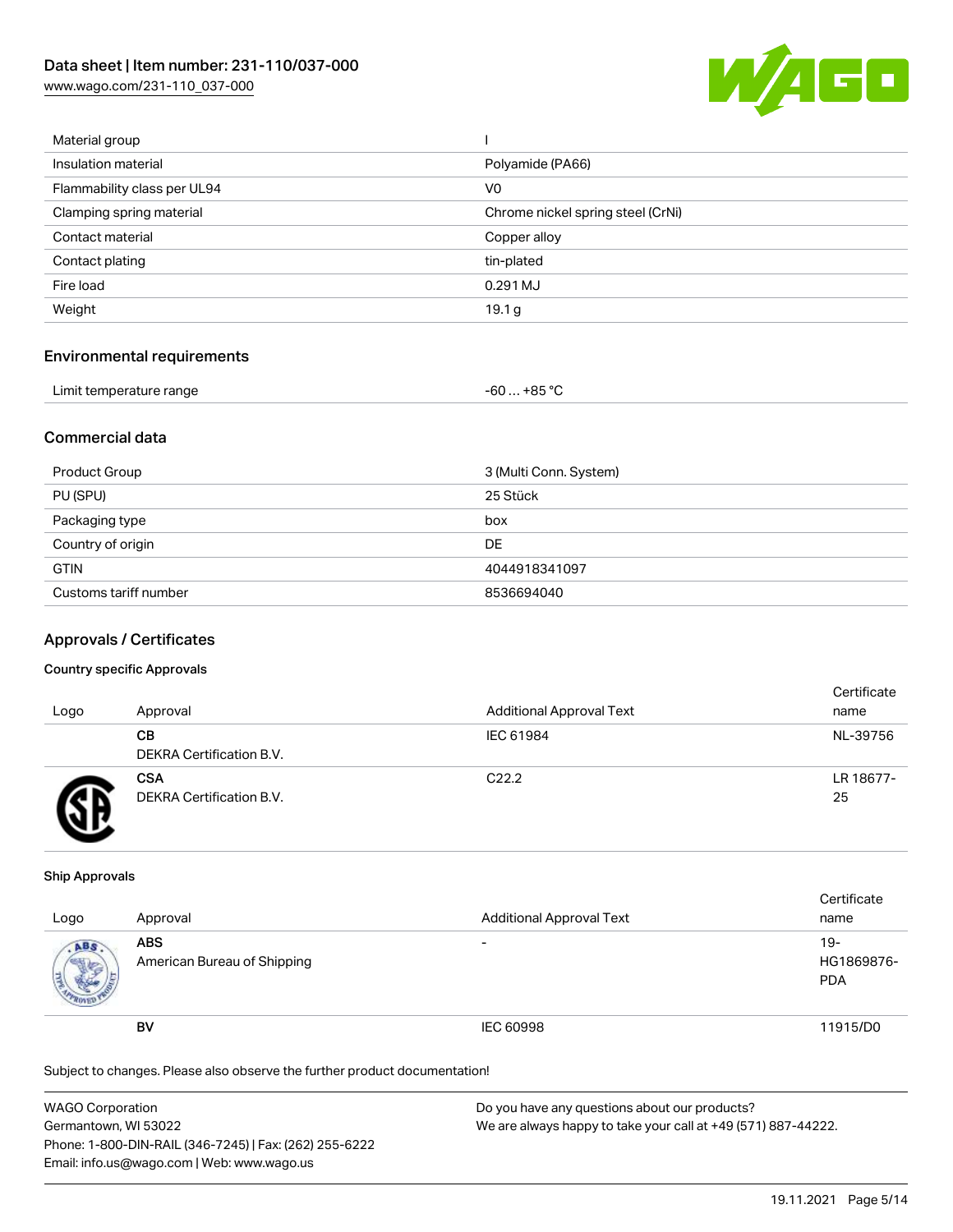



|                          | Bureau Veritas S.A.                    |                                 | <b>BV</b>   |
|--------------------------|----------------------------------------|---------------------------------|-------------|
| <b>BUREAU</b><br>VERITAS |                                        |                                 |             |
|                          | <b>DNV GL</b>                          | -                               | TAE000016Z  |
|                          | Det Norske Veritas, Germanischer Lloyd |                                 |             |
| <b>UL-Approvals</b>      |                                        |                                 |             |
|                          |                                        |                                 | Certificate |
| Logo                     | Approval                               | <b>Additional Approval Text</b> | name        |
|                          | UL                                     | UL 1059                         | E45172      |
|                          | Underwriters Laboratories Inc.         |                                 |             |
|                          | UR                                     | <b>UL 1977</b>                  | E45171      |
|                          | Underwriters Laboratories Inc.         |                                 |             |
|                          |                                        |                                 |             |
|                          |                                        |                                 |             |

#### Counterpart  $\sim$

Email: info.us@wago.com | Web: www.wago.us

|                                                        | Item no.231-610<br>Male connector; 10-pole; Pin spacing 5 mm; gray                                              | www.wago.com/231-610                                          |  |  |
|--------------------------------------------------------|-----------------------------------------------------------------------------------------------------------------|---------------------------------------------------------------|--|--|
|                                                        | Item no.231-140/001-000<br>Male header; 10-pole; THT; 1.0 x 1.0 mm solder pin; straight; pin spacing 5 mm; gray | www.wago.com/231-140/001-000                                  |  |  |
|                                                        | Item no.231-440/001-000<br>Male header; 10-pole; THT; 1.0 x 1.0 mm solder pin; angled; pin spacing 5 mm; gray   | www.wago.com/231-440/001-000                                  |  |  |
| <b>Optional accessories</b>                            |                                                                                                                 |                                                               |  |  |
| Strain relief                                          |                                                                                                                 |                                                               |  |  |
| Strain relief housing                                  |                                                                                                                 |                                                               |  |  |
|                                                        | Item no.: 232-610<br>Strain relief housing; gray                                                                | www.wago.com/232-610                                          |  |  |
| Cover                                                  |                                                                                                                 |                                                               |  |  |
| Cover                                                  |                                                                                                                 |                                                               |  |  |
|                                                        | Item no.: 231-668<br>Lockout caps; for covering unused clamping units; gray                                     | www.wago.com/231-668                                          |  |  |
|                                                        | Subject to changes. Please also observe the further product documentation!                                      |                                                               |  |  |
| <b>WAGO Corporation</b>                                |                                                                                                                 | Do you have any questions about our products?                 |  |  |
| Germantown, WI 53022                                   |                                                                                                                 | We are always happy to take your call at +49 (571) 887-44222. |  |  |
| Phone: 1-800-DIN-RAIL (346-7245)   Fax: (262) 255-6222 |                                                                                                                 |                                                               |  |  |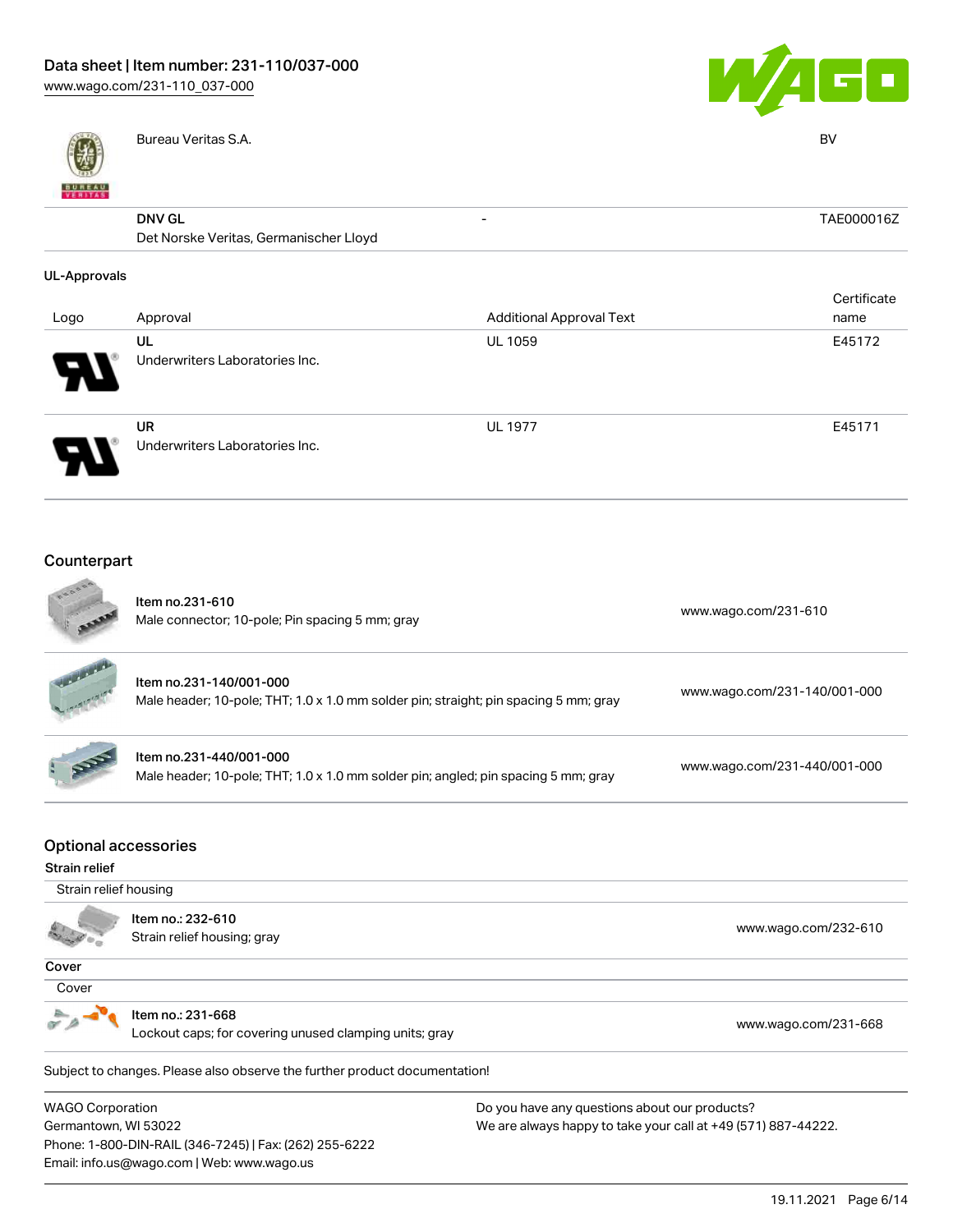# Data sheet | Item number: 231-110/037-000

Phone: 1-800-DIN-RAIL (346-7245) | Fax: (262) 255-6222

Email: info.us@wago.com | Web: www.wago.us

[www.wago.com/231-110\\_037-000](http://www.wago.com/231-110_037-000)



#### Jumpers

| Jumper                                          |                                                                                                                         |                      |
|-------------------------------------------------|-------------------------------------------------------------------------------------------------------------------------|----------------------|
|                                                 | Item no.: 231-905<br>Jumper; for conductor entry; 5-way; insulated; gray                                                | www.wago.com/231-905 |
|                                                 | Item no.: 231-903<br>Jumper; for conductor entry; 3-way; insulated; gray                                                | www.wago.com/231-903 |
|                                                 | Item no.: 231-907<br>Jumper; for conductor entry; 7-way; insulated; gray                                                | www.wago.com/231-907 |
|                                                 | Item no.: 231-910<br>Jumper; for conductor entry; 10-way; insulated; gray                                               | www.wago.com/231-910 |
|                                                 | Item no.: 231-902<br>Jumper; for conductor entry; 2-way; insulated; gray                                                | www.wago.com/231-902 |
| Insulations stops                               |                                                                                                                         |                      |
| Insulation stop                                 |                                                                                                                         |                      |
|                                                 | Item no.: 231-672<br>Insulation stop; 0.75 - 1 mm <sup>2</sup> ; dark gray                                              | www.wago.com/231-672 |
|                                                 | Item no.: 231-670<br>Insulation stop; 0.08-0.2 mm <sup>2</sup> / 0.2 mm <sup>2</sup> "s"; white                         | www.wago.com/231-670 |
|                                                 | Item no.: 231-671<br>Insulation stop; 0.25 - 0.5 mm <sup>2</sup> ; light gray                                           | www.wago.com/231-671 |
| Ferrules                                        |                                                                                                                         |                      |
| Ferrule                                         |                                                                                                                         |                      |
|                                                 | Item no.: 216-101<br>Ferrule; Sleeve for 0.5 mm <sup>2</sup> / AWG 22; uninsulated; electro-tin plated; silver-colored  | www.wago.com/216-101 |
|                                                 | Item no.: 216-104<br>Ferrule; Sleeve for 1.5 mm <sup>2</sup> / AWG 16; uninsulated; electro-tin plated; silver-colored  | www.wago.com/216-104 |
|                                                 | Item no.: 216-106<br>Ferrule; Sleeve for 2.5 mm <sup>2</sup> / AWG 14; uninsulated; electro-tin plated; silver-colored  | www.wago.com/216-106 |
|                                                 | Item no.: 216-102<br>Ferrule; Sleeve for 0.75 mm <sup>2</sup> / AWG 20; uninsulated; electro-tin plated; silver-colored | www.wago.com/216-102 |
|                                                 | Item no.: 216-103<br>Ferrule; Sleeve for 1 mm <sup>2</sup> / AWG 18; uninsulated; electro-tin plated                    | www.wago.com/216-103 |
|                                                 | Item no.: 216-123                                                                                                       | www.wago.com/216-123 |
|                                                 | Subject to changes. Please also observe the further product documentation!                                              |                      |
| <b>WAGO Corporation</b><br>Germantown, WI 53022 | Do you have any questions about our products?<br>We are always happy to take your call at +49 (571) 887-44222.          |                      |

19.11.2021 Page 7/14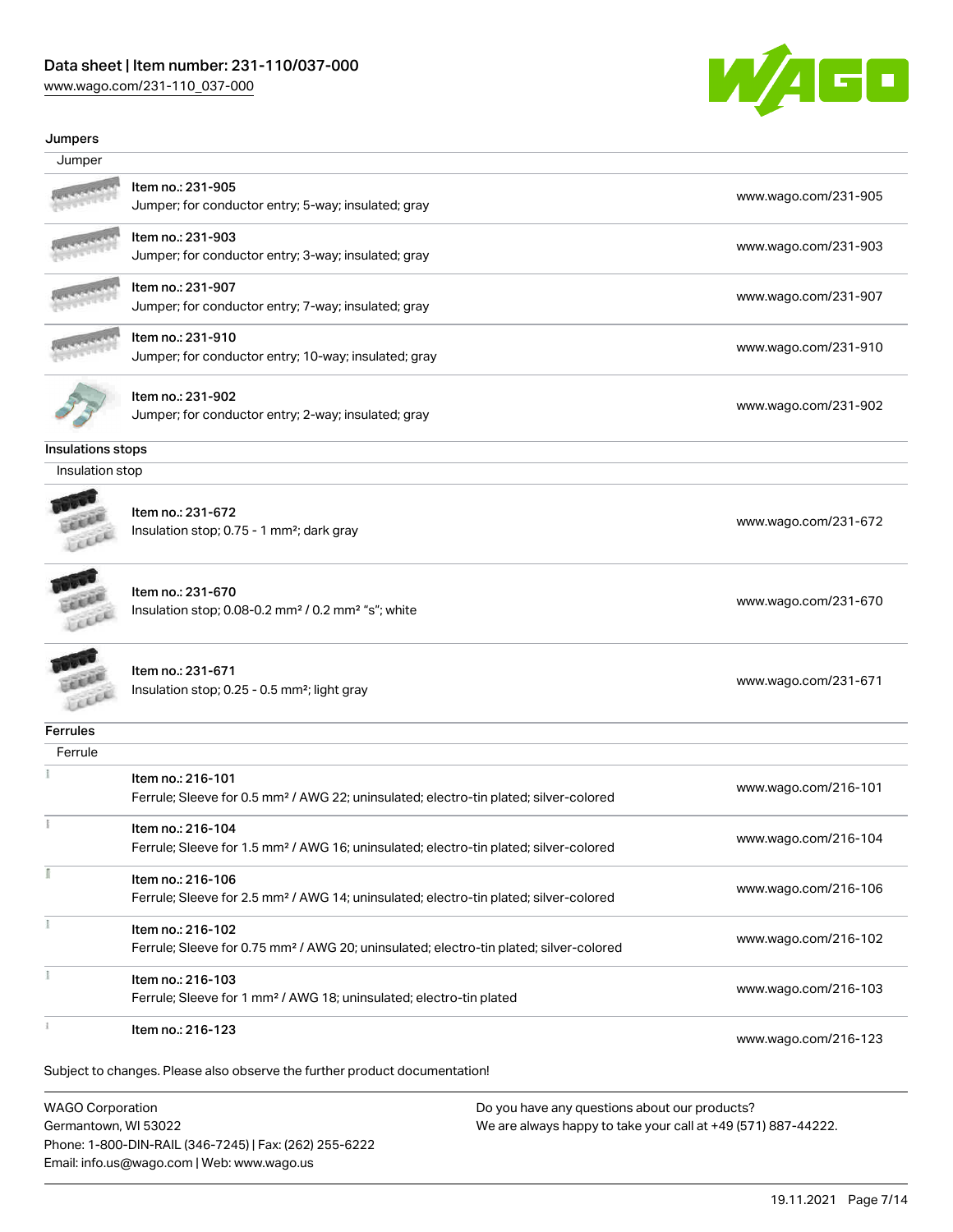## Data sheet | Item number: 231-110/037-000

[www.wago.com/231-110\\_037-000](http://www.wago.com/231-110_037-000)



|               | Ferrule; Sleeve for 1 mm <sup>2</sup> / AWG 18; uninsulated; electro-tin plated; silver-colored                                                                                                   |                      |
|---------------|---------------------------------------------------------------------------------------------------------------------------------------------------------------------------------------------------|----------------------|
|               | Item no.: 216-122<br>Ferrule; Sleeve for 0.75 mm <sup>2</sup> / AWG 20; uninsulated; electro-tin plated; silver-colored                                                                           | www.wago.com/216-122 |
| ă.            | Item no.: 216-124<br>Ferrule; Sleeve for 1.5 mm <sup>2</sup> / AWG 16; uninsulated; electro-tin plated                                                                                            | www.wago.com/216-124 |
|               | Item no.: 216-142<br>Ferrule; Sleeve for 0.75 mm <sup>2</sup> / 18 AWG; uninsulated; electro-tin plated; electrolytic copper; gastight<br>crimped; acc. to DIN 46228, Part 1/08.92                | www.wago.com/216-142 |
|               | Item no.: 216-132<br>Ferrule; Sleeve for 0.34 mm <sup>2</sup> / AWG 24; uninsulated; electro-tin plated                                                                                           | www.wago.com/216-132 |
| $\mathbbm{1}$ | Item no.: 216-121<br>Ferrule; Sleeve for 0.5 mm <sup>2</sup> / AWG 22; uninsulated; electro-tin plated; silver-colored                                                                            | www.wago.com/216-121 |
|               | Item no.: 216-143<br>Ferrule; Sleeve for 1 mm <sup>2</sup> / AWG 18; uninsulated; electro-tin plated; electrolytic copper; gastight<br>crimped; acc. to DIN 46228, Part 1/08.92                   | www.wago.com/216-143 |
|               | Item no.: 216-131<br>Ferrule; Sleeve for 0.25 mm <sup>2</sup> / AWG 24; uninsulated; electro-tin plated; silver-colored                                                                           | www.wago.com/216-131 |
|               | Item no.: 216-141<br>Ferrule; Sleeve for 0.5 mm <sup>2</sup> / 20 AWG; uninsulated; electro-tin plated; electrolytic copper; gastight<br>crimped; acc. to DIN 46228, Part 1/08.92                 | www.wago.com/216-141 |
| ı.            | Item no.: 216-152<br>Ferrule; Sleeve for 0.34 mm <sup>2</sup> / AWG 24; uninsulated; electro-tin plated                                                                                           | www.wago.com/216-152 |
| ۸             | Item no.: 216-203<br>Ferrule; Sleeve for 1 mm <sup>2</sup> / AWG 18; insulated; electro-tin plated; red                                                                                           | www.wago.com/216-203 |
|               | Item no.: 216-202<br>Ferrule; Sleeve for 0.75 mm <sup>2</sup> / 18 AWG; insulated; electro-tin plated; gray                                                                                       | www.wago.com/216-202 |
|               | Item no.: 216-151<br>Ferrule; Sleeve for 0.25 mm <sup>2</sup> / AWG 24; uninsulated; electro-tin plated                                                                                           | www.wago.com/216-151 |
| 1             | Item no.: 216-204<br>Ferrule; Sleeve for 1.5 mm <sup>2</sup> / AWG 16; insulated; electro-tin plated; black                                                                                       | www.wago.com/216-204 |
|               | ltem no.: 216-144<br>Ferrule; Sleeve for 1.5 mm <sup>2</sup> / AWG 16; uninsulated; electro-tin plated; electrolytic copper; gastight<br>crimped; acc. to DIN 46228, Part 1/08.92; silver-colored | www.wago.com/216-144 |
|               | Item no.: 216-201<br>Ferrule; Sleeve for 0.5 mm <sup>2</sup> / 20 AWG; insulated; electro-tin plated; white                                                                                       | www.wago.com/216-201 |
|               | Item no.: 216-223<br>Ferrule; Sleeve for 1 mm <sup>2</sup> / AWG 18; insulated; electro-tin plated; red                                                                                           | www.wago.com/216-223 |
|               | Item no.: 216-241<br>Ferrule; Sleeve for 0.5 mm <sup>2</sup> / 20 AWG; insulated; electro-tin plated; electrolytic copper; gastight<br>crimped; acc. to DIN 46228, Part 4/09.90; white            | www.wago.com/216-241 |

WAGO Corporation Germantown, WI 53022 Phone: 1-800-DIN-RAIL (346-7245) | Fax: (262) 255-6222 Email: info.us@wago.com | Web: www.wago.us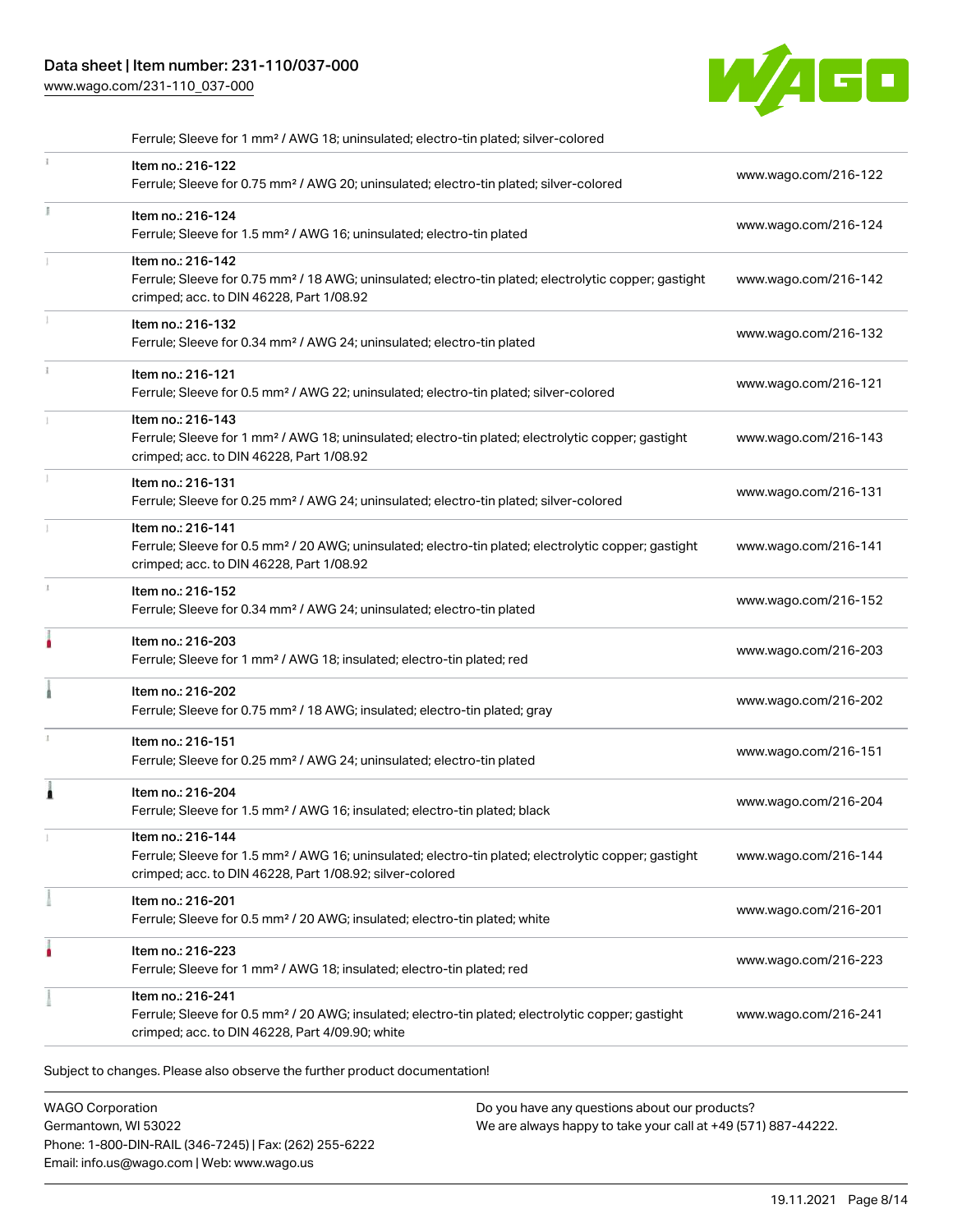## Data sheet | Item number: 231-110/037-000

[www.wago.com/231-110\\_037-000](http://www.wago.com/231-110_037-000)



|                | Item no.: 216-242                                                                                                                                                 |                      |
|----------------|-------------------------------------------------------------------------------------------------------------------------------------------------------------------|----------------------|
|                | Ferrule; Sleeve for 0.75 mm <sup>2</sup> / 18 AWG; insulated; electro-tin plated; electrolytic copper; gastight<br>crimped; acc. to DIN 46228, Part 4/09.90; gray | www.wago.com/216-242 |
|                | Item no.: 216-222                                                                                                                                                 | www.wago.com/216-222 |
|                | Ferrule; Sleeve for 0.75 mm <sup>2</sup> / 18 AWG; insulated; electro-tin plated; gray                                                                            |                      |
|                | Item no.: 216-221                                                                                                                                                 |                      |
|                | Ferrule; Sleeve for 0.5 mm <sup>2</sup> / 20 AWG; insulated; electro-tin plated; white                                                                            | www.wago.com/216-221 |
| Â              | Item no.: 216-224                                                                                                                                                 |                      |
|                | Ferrule; Sleeve for 1.5 mm <sup>2</sup> / AWG 16; insulated; electro-tin plated; black                                                                            | www.wago.com/216-224 |
|                | Item no.: 216-243                                                                                                                                                 |                      |
|                | Ferrule; Sleeve for 1 mm <sup>2</sup> / AWG 18; insulated; electro-tin plated; electrolytic copper; gastight crimped; www.wago.com/216-243                        |                      |
|                | acc. to DIN 46228, Part 4/09.90; red                                                                                                                              |                      |
| Â              | Item no.: 216-244<br>Ferrule; Sleeve for 1.5 mm <sup>2</sup> / AWG 16; insulated; electro-tin plated; electrolytic copper; gastight                               | www.wago.com/216-244 |
|                | crimped; acc. to DIN 46228, Part 4/09.90; black                                                                                                                   |                      |
|                | Item no.: 216-263                                                                                                                                                 |                      |
|                | Ferrule; Sleeve for 1 mm <sup>2</sup> / AWG 18; insulated; electro-tin plated; electrolytic copper; gastight crimped; www.wago.com/216-263                        |                      |
|                | acc. to DIN 46228, Part 4/09.90; red                                                                                                                              |                      |
| 1              | Item no.: 216-264                                                                                                                                                 |                      |
|                | Ferrule; Sleeve for 1.5 mm <sup>2</sup> / AWG 16; insulated; electro-tin plated; electrolytic copper; gastight<br>crimped; acc. to DIN 46228, Part 4/09.90; black | www.wago.com/216-264 |
|                | Item no.: 216-284                                                                                                                                                 |                      |
| Â              | Ferrule; Sleeve for 1.5 mm <sup>2</sup> / AWG 16; insulated; electro-tin plated; electrolytic copper; gastight                                                    | www.wago.com/216-284 |
|                | crimped; acc. to DIN 46228, Part 4/09.90; black                                                                                                                   |                      |
|                | Item no.: 216-262                                                                                                                                                 |                      |
|                | Ferrule; Sleeve for 0.75 mm <sup>2</sup> / 18 AWG; insulated; electro-tin plated; electrolytic copper; gastight                                                   | www.wago.com/216-262 |
|                | crimped; acc. to DIN 46228, Part 4/09.90; gray                                                                                                                    |                      |
|                | Item no.: 216-301                                                                                                                                                 | www.wago.com/216-301 |
|                | Ferrule; Sleeve for 0.25 mm <sup>2</sup> / AWG 24; insulated; electro-tin plated; yellow                                                                          |                      |
|                | Item no.: 216-321                                                                                                                                                 | www.wago.com/216-321 |
|                | Ferrule; Sleeve for 0.25 mm <sup>2</sup> / AWG 24; insulated; electro-tin plated; yellow                                                                          |                      |
|                | Item no.: 216-322                                                                                                                                                 |                      |
|                | Ferrule; Sleeve for 0.34 mm <sup>2</sup> / 22 AWG; insulated; electro-tin plated; green                                                                           | www.wago.com/216-322 |
|                | Item no.: 216-302                                                                                                                                                 |                      |
|                | Ferrule; Sleeve for 0.34 mm <sup>2</sup> / 22 AWG; insulated; electro-tin plated; green                                                                           | www.wago.com/216-302 |
| <b>Tools</b>   |                                                                                                                                                                   |                      |
| Operating tool |                                                                                                                                                                   |                      |
|                | Item no.: 209-130                                                                                                                                                 |                      |
|                | Operating tool; suitable for 264, 280 and 281 Series; 1-way; of insulating material; white                                                                        | www.wago.com/209-130 |
|                |                                                                                                                                                                   |                      |
|                | Item no.: 209-132<br>Operating tool; for connecting comb-style jumper bar; 2-way; of insulating material                                                          | www.wago.com/209-132 |
|                |                                                                                                                                                                   |                      |

Subject to changes. Please also observe the further product documentation!

WAGO Corporation Germantown, WI 53022 Phone: 1-800-DIN-RAIL (346-7245) | Fax: (262) 255-6222 Email: info.us@wago.com | Web: www.wago.us Do you have any questions about our products? We are always happy to take your call at +49 (571) 887-44222.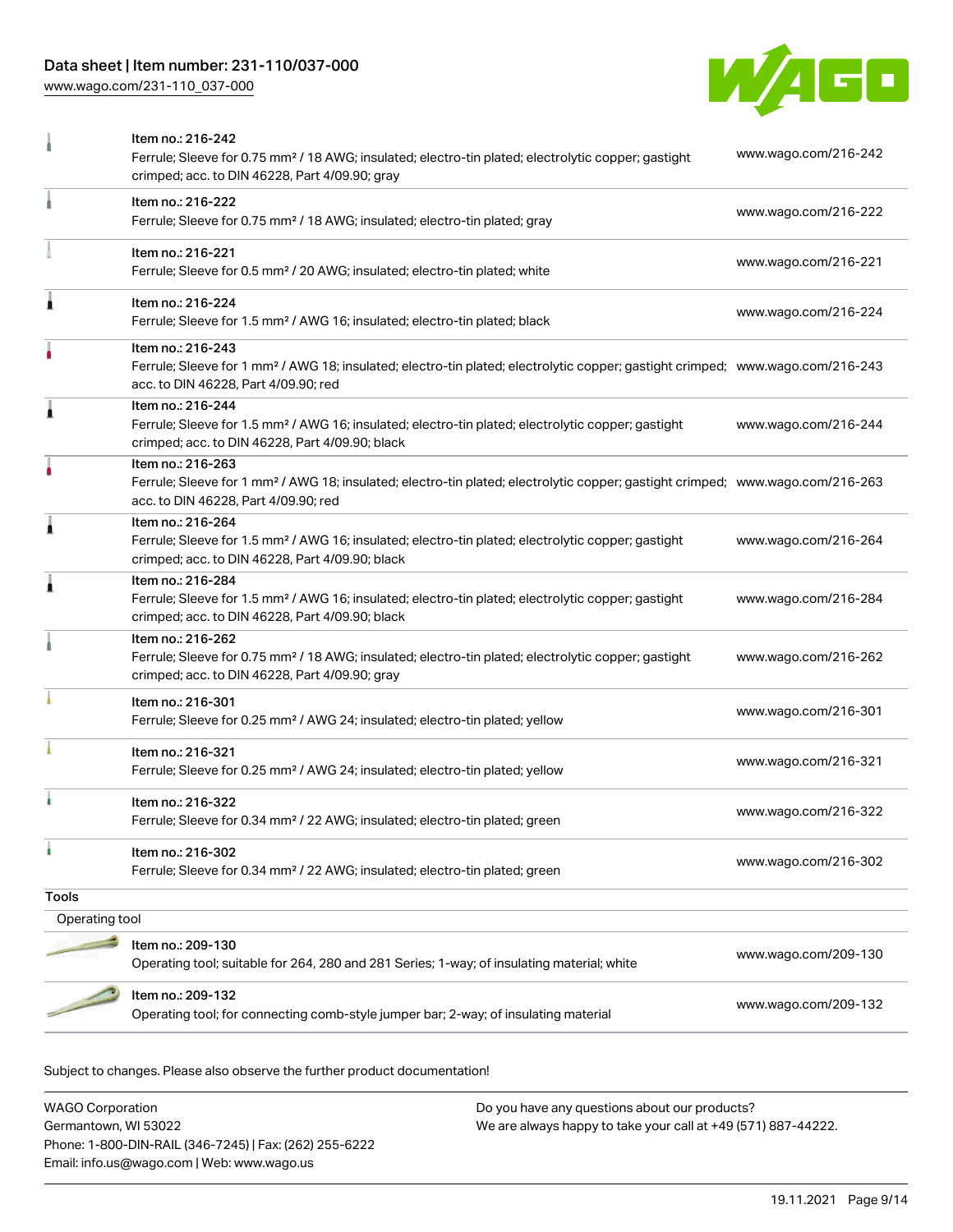[www.wago.com/231-110\\_037-000](http://www.wago.com/231-110_037-000)



|                            | Item no.: 231-159                                                                                      | www.wago.com/231-159 |
|----------------------------|--------------------------------------------------------------------------------------------------------|----------------------|
|                            | Operating tool; natural                                                                                |                      |
|                            | Item no.: 231-231                                                                                      | www.wago.com/231-231 |
|                            | Combination operating tool; red                                                                        |                      |
|                            | Item no.: 231-131                                                                                      |                      |
|                            | Operating tool; made of insulating material; 1-way; loose; white                                       | www.wago.com/231-131 |
|                            | Item no.: 231-291                                                                                      |                      |
|                            | Operating tool; made of insulating material; 1-way; loose; red                                         | www.wago.com/231-291 |
|                            | Item no.: 280-432                                                                                      |                      |
|                            | Operating tool; made of insulating material; 2-way; white                                              | www.wago.com/280-432 |
|                            | Item no.: 280-434                                                                                      | www.wago.com/280-434 |
|                            | Operating tool; made of insulating material; 4-way                                                     |                      |
|                            | ltem no.: 280-437                                                                                      | www.wago.com/280-437 |
|                            | Operating tool; made of insulating material; 7-way                                                     |                      |
|                            | Item no.: 280-440                                                                                      | www.wago.com/280-440 |
|                            | Operating tool; made of insulating material; 10-way                                                    |                      |
|                            | Item no.: 280-435                                                                                      |                      |
|                            | Operating tool; made of insulating material; 5-way; gray                                               | www.wago.com/280-435 |
|                            | Item no.: 280-436                                                                                      | www.wago.com/280-436 |
|                            | Operating tool; made of insulating material; 6-way                                                     |                      |
|                            | Item no.: 280-438                                                                                      | www.wago.com/280-438 |
|                            | Operating tool; made of insulating material; 8-way                                                     |                      |
|                            | Item no.: 280-433                                                                                      | www.wago.com/280-433 |
|                            | Operating tool; made of insulating material; 3-way                                                     |                      |
| <b>Testing accessories</b> |                                                                                                        |                      |
| Testing accessories        |                                                                                                        |                      |
|                            | Item no.: 210-136                                                                                      |                      |
|                            | Test plug; 2 mm Ø; with 500 mm cable                                                                   | www.wago.com/210-136 |
|                            | Item no.: 231-661                                                                                      |                      |
|                            | Test plugs for female connectors; for 5 mm and 5.08 mm pin spacing; 2,50 mm <sup>2</sup> ; light gray  | www.wago.com/231-661 |
| Marking accessories        |                                                                                                        |                      |
| Marking strip              |                                                                                                        |                      |
|                            | Item no.: 210-331/500-103                                                                              |                      |
|                            | Marking strips; as a DIN A4 sheet; MARKED; 1-12 (300x); Height of marker strip: 2.3 mm/0.091 in; Strip |                      |

Subject to changes. Please also observe the further product documentation!

WAGO Corporation Germantown, WI 53022 Phone: 1-800-DIN-RAIL (346-7245) | Fax: (262) 255-6222 Email: info.us@wago.com | Web: www.wago.us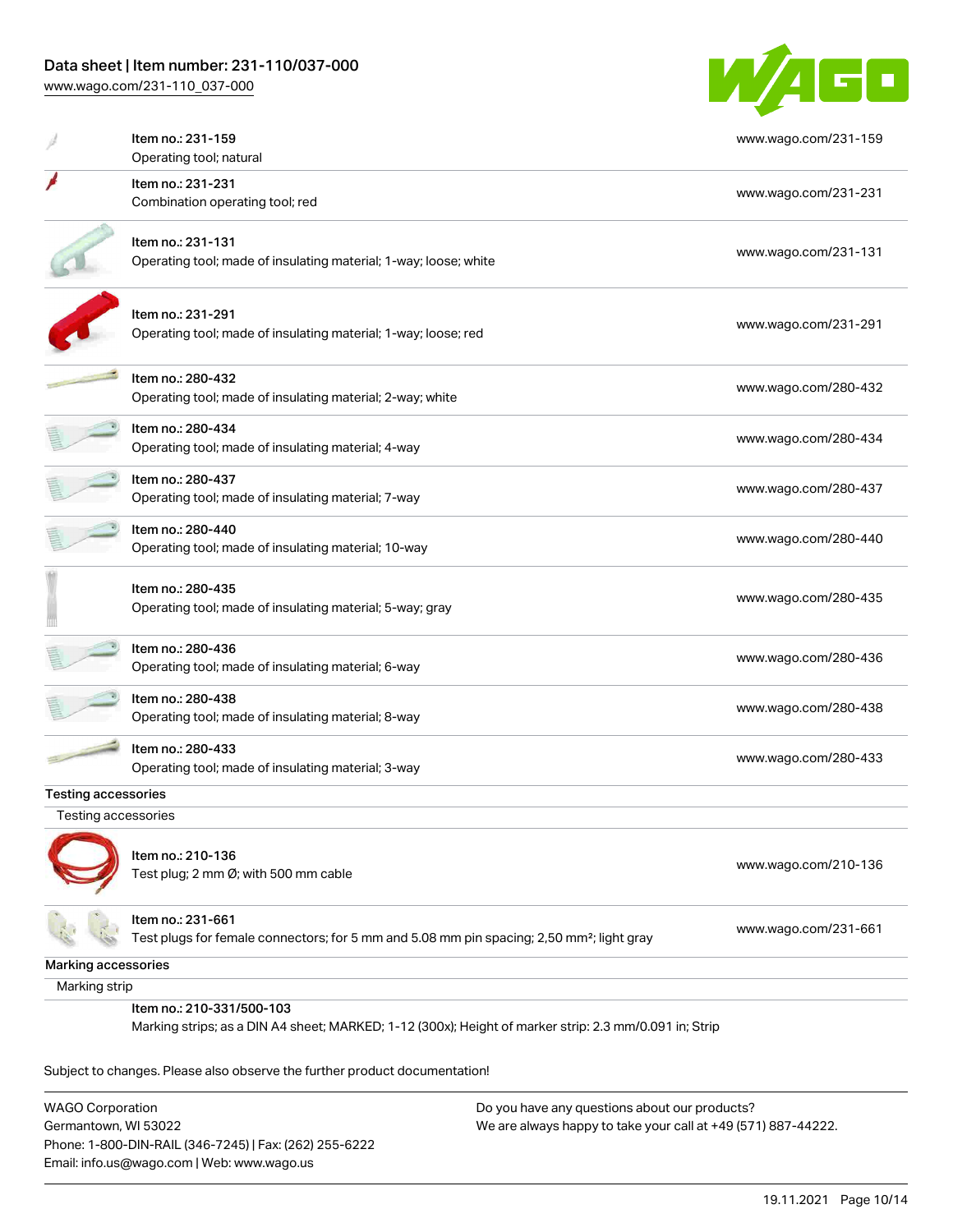

length 182 mm; Horizontal marking; Self-adhesive; white

[www.wago.com/210-331](http://www.wago.com/210-331/500-103) [/500-103](http://www.wago.com/210-331/500-103)

| Item no.: 210-331/500-104<br>Marking strips; as a DIN A4 sheet; MARKED; 13-24 (300x); Height of marker strip: 2.3 mm/0.091 in; Strip<br>length 182 mm; Horizontal marking; Self-adhesive; white | www.wago.com/210-331<br>/500-104 |
|-------------------------------------------------------------------------------------------------------------------------------------------------------------------------------------------------|----------------------------------|
| Item no.: 210-332/500-202<br>Marking strips; as a DIN A4 sheet; MARKED; 1-16 (160x); Height of marker strip: 3 mm; Strip length 182<br>mm; Horizontal marking; Self-adhesive; white             | www.wago.com/210-332<br>/500-202 |
| Item no.: 210-332/500-206<br>Marking strips; as a DIN A4 sheet; MARKED; 33-48 (160x); Height of marker strip: 3 mm; Strip length<br>182 mm; Horizontal marking; Self-adhesive; white            | www.wago.com/210-332<br>/500-206 |
| Item no.: 210-332/500-205<br>Marking strips; as a DIN A4 sheet; MARKED; 1-32 (80x); Height of marker strip: 3 mm; Strip length 182<br>mm; Horizontal marking; Self-adhesive; white              | www.wago.com/210-332<br>/500-205 |
| Item no.: 210-332/500-204<br>Marking strips; as a DIN A4 sheet; MARKED; 17-32 (160x); Height of marker strip: 3 mm; Strip length<br>182 mm; Horizontal marking; Self-adhesive; white            | www.wago.com/210-332<br>/500-204 |

## Downloads

#### **Documentation**

| <b>Additional Information</b> |
|-------------------------------|
|                               |

| Technical explanations            | 2019 Apr 3 | pdf<br>2.0 MB | Download |
|-----------------------------------|------------|---------------|----------|
|                                   |            |               |          |
| <b>CAD files</b>                  |            |               |          |
| CAD data                          |            |               |          |
| 2D/3D Models 231-110/037-000      |            | <b>URL</b>    | Download |
| <b>CAE</b> data                   |            |               |          |
| EPLAN Data Portal 231-110/037-000 |            | <b>URL</b>    | Download |
| ZUKEN Portal 231-110/037-000      |            | <b>URL</b>    | Download |
| EPLAN Data Portal 231-110/037-000 |            | <b>URL</b>    | Download |

Subject to changes. Please also observe the further product documentation!

WAGO Corporation Germantown, WI 53022 Phone: 1-800-DIN-RAIL (346-7245) | Fax: (262) 255-6222 Email: info.us@wago.com | Web: www.wago.us Do you have any questions about our products? We are always happy to take your call at +49 (571) 887-44222.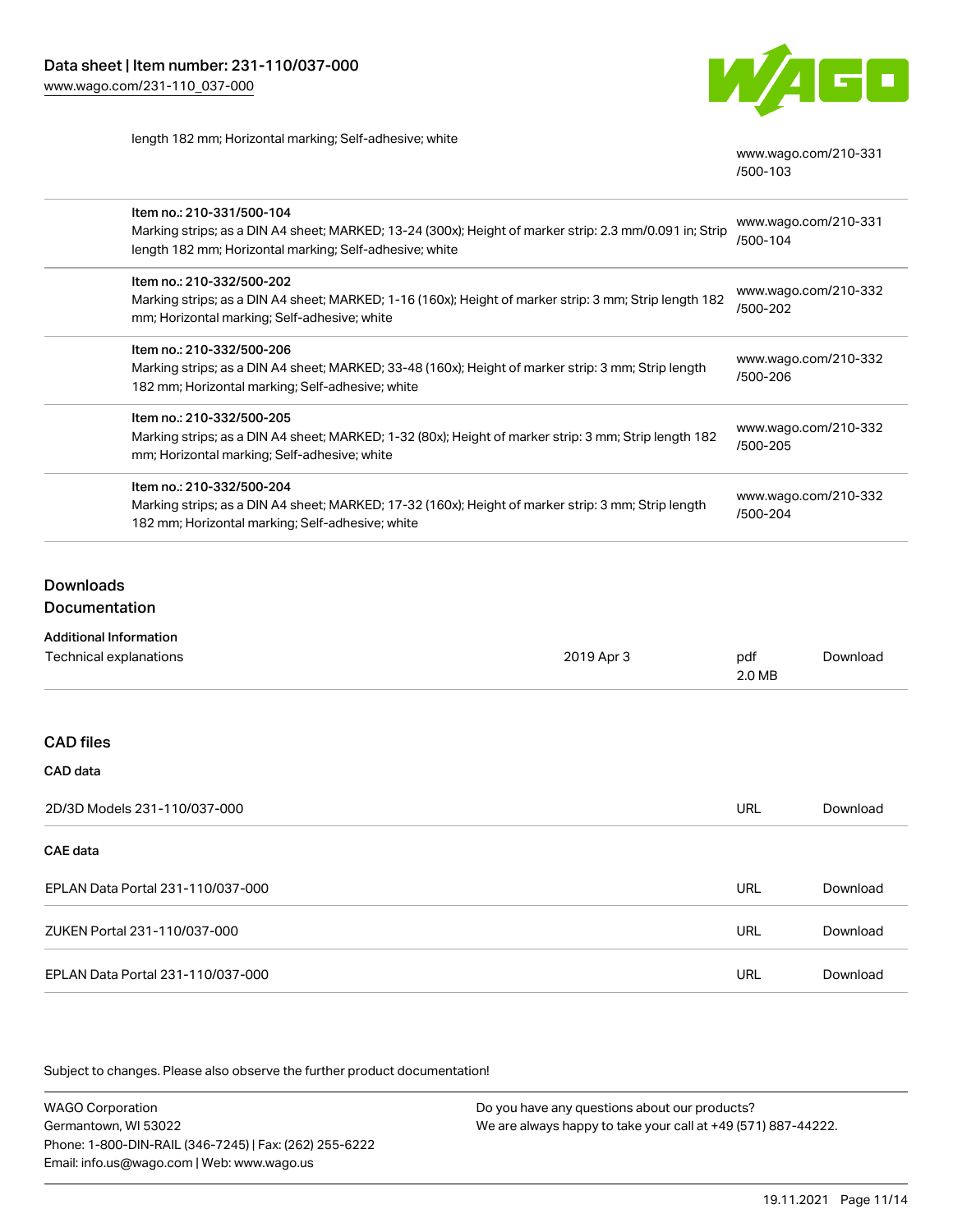## Environmental Product Compliance

Compliance Search

Environmental Product Compliance 231-110/037-000 1-conductor female connector; CAGE CLAMP®; 2.5 mm²; Pin spacing 5 mm; 10-pole; Lateral locking levers; 2,50 mm²; gray

#### Installation Notes



screwdriver – CAGE CLAMP® actuation parallel to conductor entry.



Inserting a conductor via 3.5 mm screwdriver – CAGE CLAMP® actuation perpendicular to conductor entry.



Inserting a conductor into CAGE CLAMP® unit via operating lever (231-291).



Inserting a conductor via operating tool.

Subject to changes. Please also observe the further product documentation!

WAGO Corporation Germantown, WI 53022 Phone: 1-800-DIN-RAIL (346-7245) | Fax: (262) 255-6222 Email: info.us@wago.com | Web: www.wago.us

Do you have any questions about our products? We are always happy to take your call at +49 (571) 887-44222.



URL [Download](https://www.wago.com/global/d/ComplianceLinkMediaContainer_231-110_037-000)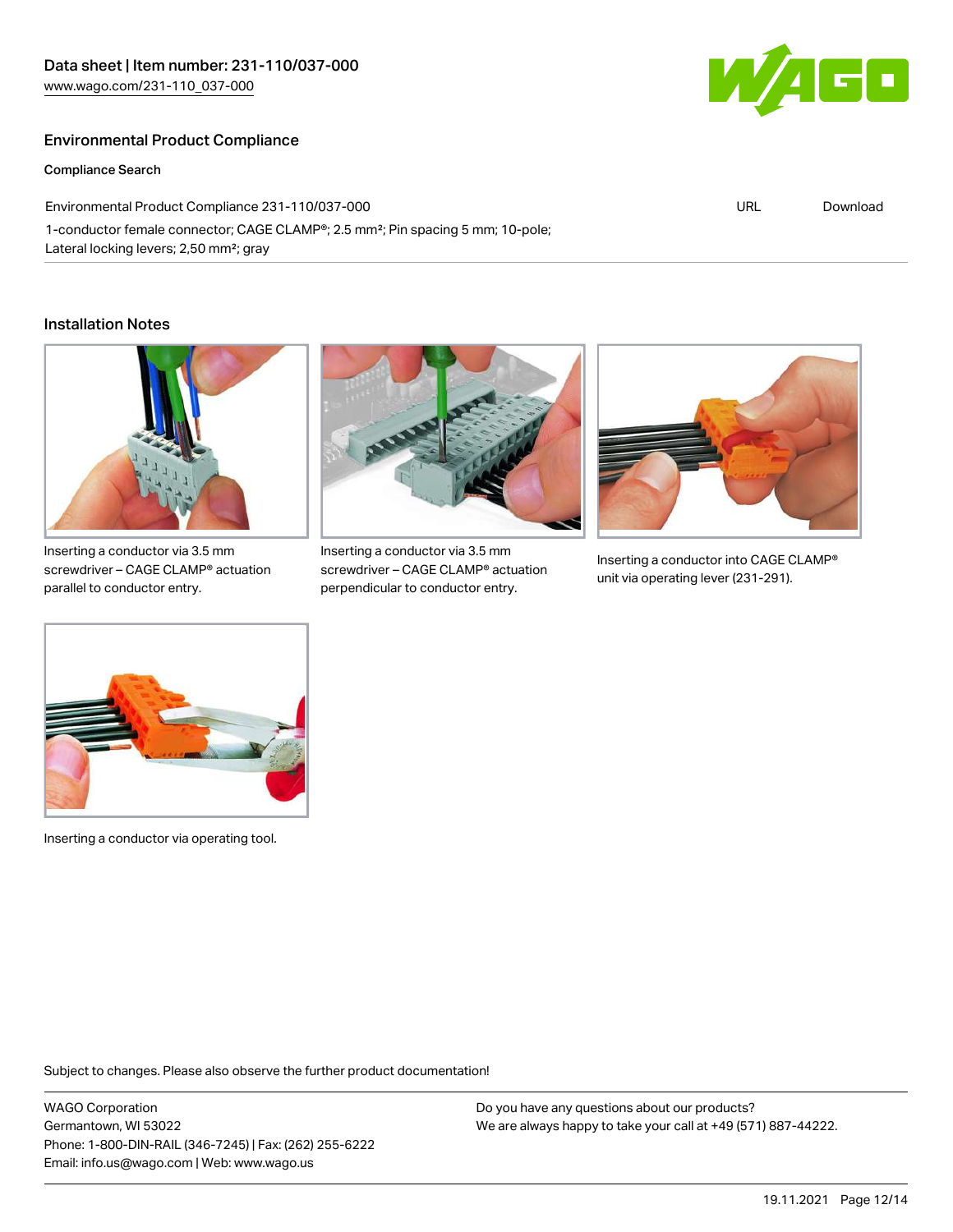



Coding a female connector by removing coding finger(s).



Testing – female connector with CAGE CLAMP®

Integrated test ports for testing perpendicular to conductor entry via 2 or 2.3 mm Ø test plug

#### Installation



Male connector with strain relief plate



Strain relief housing shown with a male connector equipped with CAGE CLAMP®

Subject to changes. Please also observe the further product documentation!

WAGO Corporation Germantown, WI 53022 Phone: 1-800-DIN-RAIL (346-7245) | Fax: (262) 255-6222 Email: info.us@wago.com | Web: www.wago.us